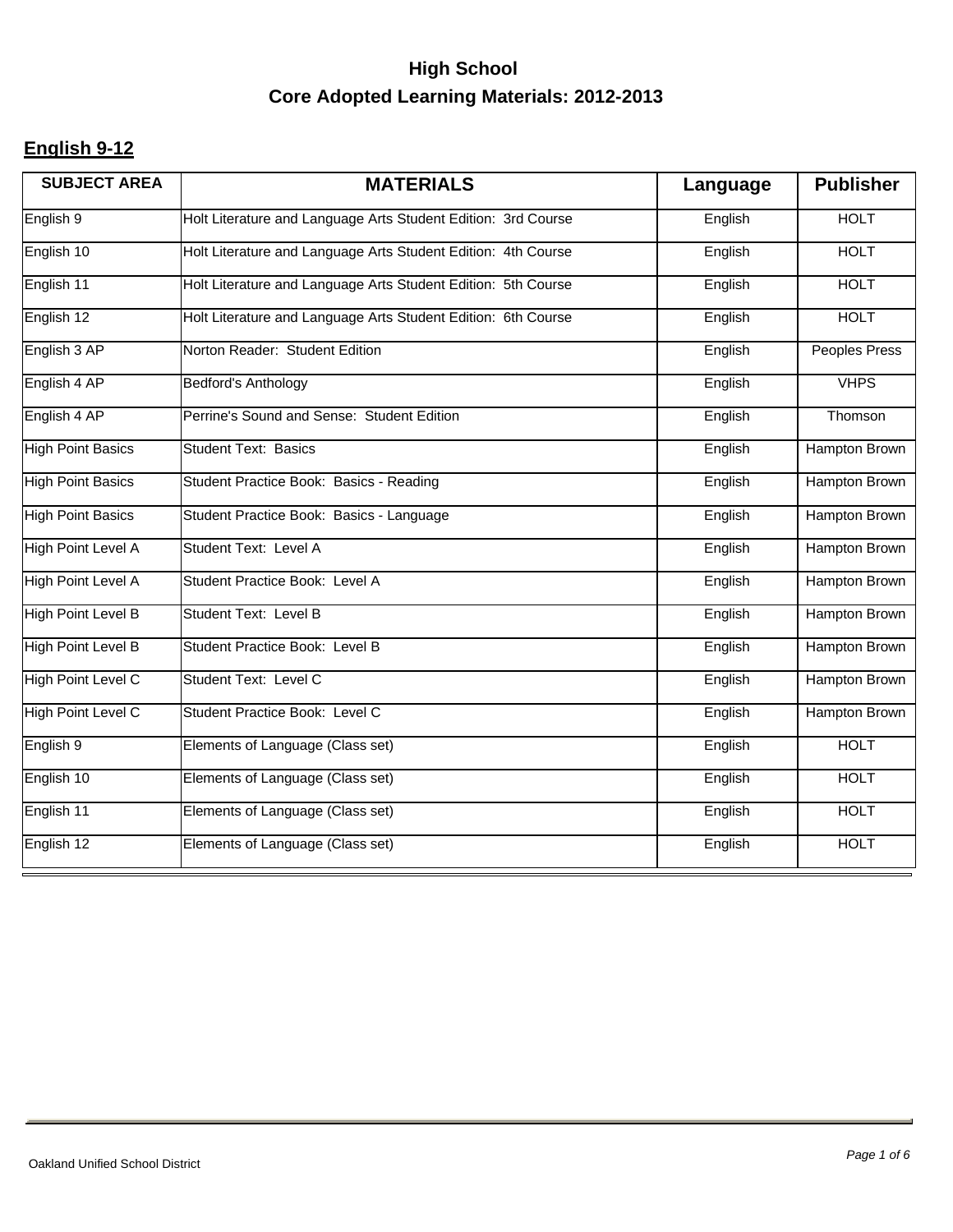#### **Math 9-12**

| <b>SUBJECT AREA</b>           | <b>MATERIALS</b>                              | Language | <b>Publisher</b>                   |
|-------------------------------|-----------------------------------------------|----------|------------------------------------|
| Algebra I                     | CA Algebra I                                  | English  | Pearson -<br><b>Prentice Hall</b>  |
| Intermediate Algebra          | Intermediate Algebra, 5th Edition             | English  | Pearson -<br><b>Prentice Hall</b>  |
| Advanced Algebra              | Algebra 2                                     | English  | Holt, Rinehart,<br>Winston         |
| Geometry                      | <b>CA Geometry</b>                            | English  | Holt, Rinehart,<br>Winston         |
| Probability & Statistics      | The Basic Practice of Statistics              | English  | Freeman                            |
| <b>AP Statistics</b>          | The Practice of Statistics                    | English  | Freeman                            |
| Pre-Calculus/Math<br>Analysis | Precalculus - Graphical, Numerical, Algebraic | English  | Pearson -<br><b>Addison Wesley</b> |
| <b>AP Calculus</b>            | Calculus - Graphical, Numerical, Algebraic    | English  | Pearson -<br><b>Addison Wesley</b> |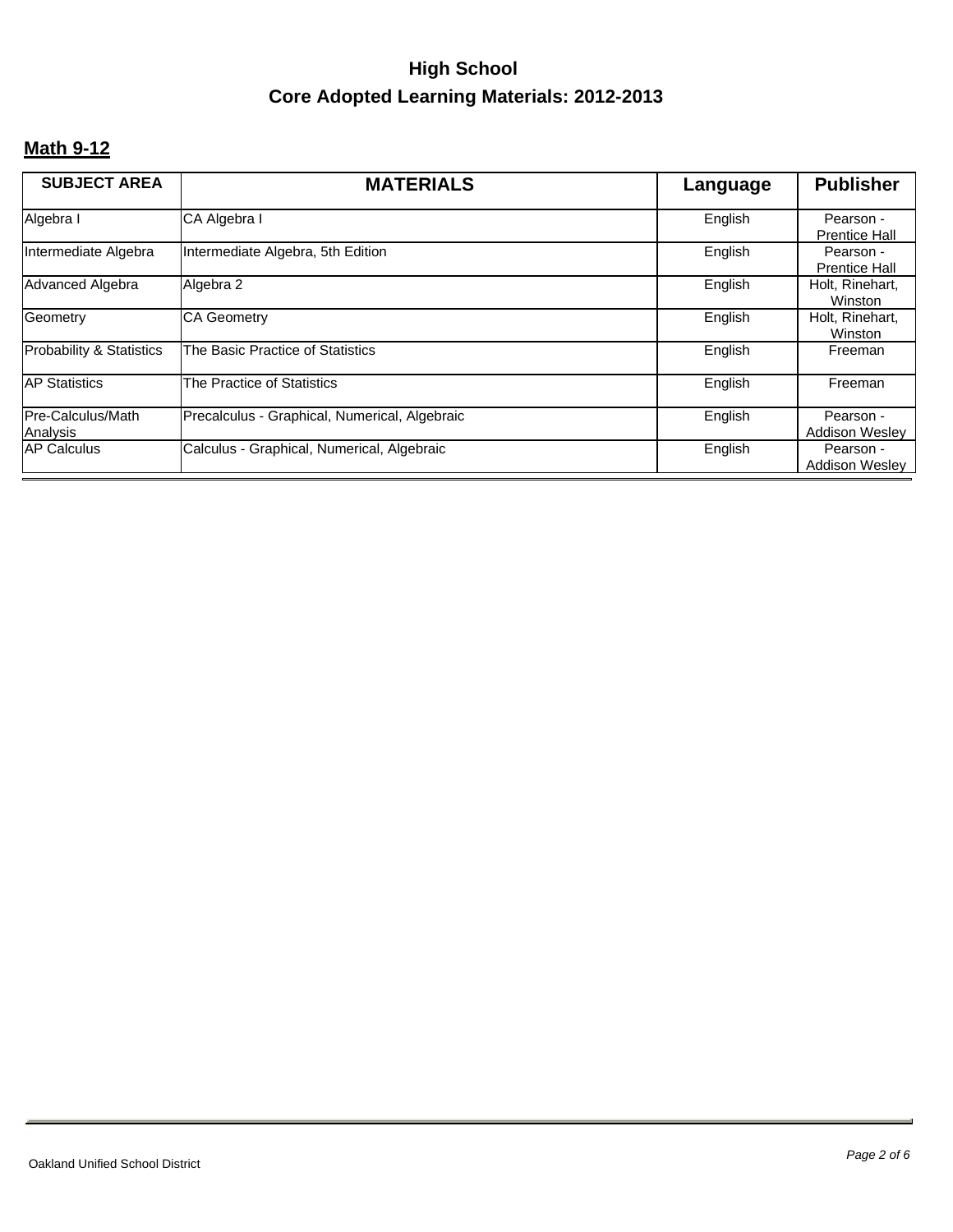#### **Science 9-12**

| <b>MATERIALS</b>                                      | Language | <b>Publisher</b>       |
|-------------------------------------------------------|----------|------------------------|
| Student Edition: Biology By Nowicki                   | English  | McDougall Littell      |
| Student Edition: Biology By Campbell                  | English  | Pearson                |
| Student Edition: Chemistry CA Edition Textbook        | English  | Pearson                |
| Student Edition: Chemistry the Central Science        | English  | Pearson                |
| Student Edition: Conceptual Physics By Hewitt         | English  | Pearson                |
| Student Edition: Physics By Cutnell and Johnson       | English  | Peoples Press          |
| Student Edition: Essentials of Anatomy and Physiology | English  | Pearson                |
| Environmental Science - A Study of Interrelationships | English  | McGraw Hill            |
| Student Edition: Living in the Environment            | English  | Thomson                |
| Student Edition: Earth Science CA Edition             | English  | Pearson                |
| Student Edition: Earth Science 11th Edition           | English  | Pearson                |
| Student Edition: Science for a New Millennium         | English  | Paradigm<br>Publishing |
| Student Edition: Physics a First Course By Hsu        | English  | <b>CPO</b> Science     |
|                                                       |          |                        |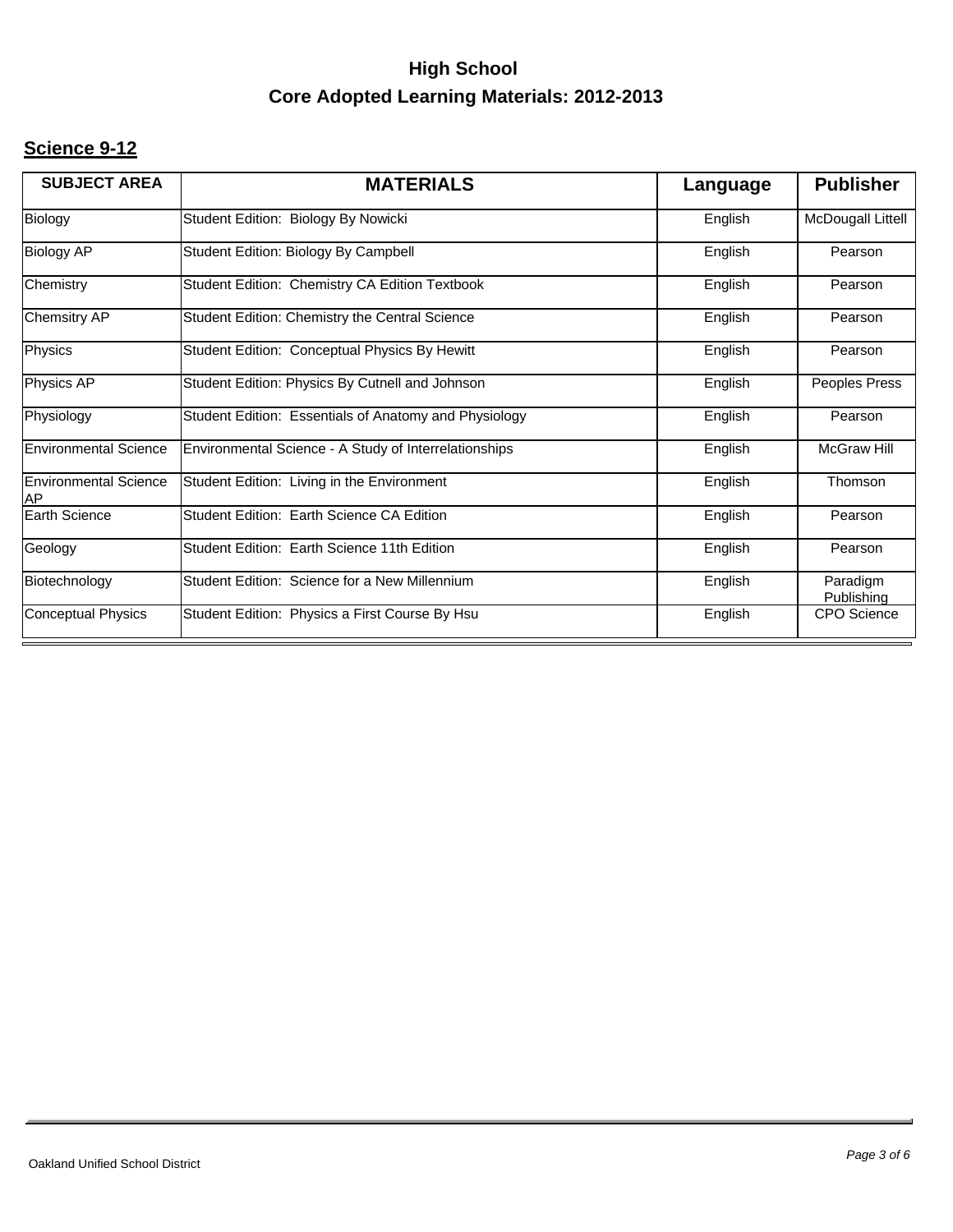#### **World Languages 9-12**

| <b>SUBJECT AREA</b> | <b>MATERIALS</b>                         | Language | <b>Publisher</b>         |
|---------------------|------------------------------------------|----------|--------------------------|
| Spanish I           | Student Text: En Espanol - Spanish I     | English  | McDougall Littell        |
| Spanish II          | Student Text: En Espanol - Spanish II    | English  | McDougall Littell        |
| Spanish III         | Student Text: Realidades                 | English  | <b>Prentice Hall</b>     |
| Spanish IV          | <b>Student Text: Connexiones</b>         | English  | <b>Prentice Hall</b>     |
| EPH II              | Student Text: Nuevas Vistas Course 1     | Spanish  | <b>HOLT</b>              |
| EPH III             | Student Text: Nuevas Vistas Course 2     | Spanish  | <b>HOLT</b>              |
| <b>EPH IV</b>       | Student Text: Abriendo Paso - Lecture    | Spanish  | <b>Prentice Hall</b>     |
| <b>EPH IV</b>       | Student Text: Abriendo Paso - Grammatica | Spanish  | <b>Prentice Hall</b>     |
| EPH V               | Student Text: Abriendo Puertas Vol.1     | Spanish  | <b>Nextext</b>           |
| EPH V               | Student Text: Abriendo Puertas Vol.2     | Spanish  | <b>Nextext</b>           |
| French I            | Student Text: Discovering French Bleu    | English  | McDougall Littell        |
| French II           | Student Text: Discovering French Blanc   | English  | <b>McDougall Littell</b> |
| French III          | Student Text: Discovering French Rouge   | English  | McDougall Littell        |
| French IV           | Student Text: Tresors du Temps           | English  | Glencoe                  |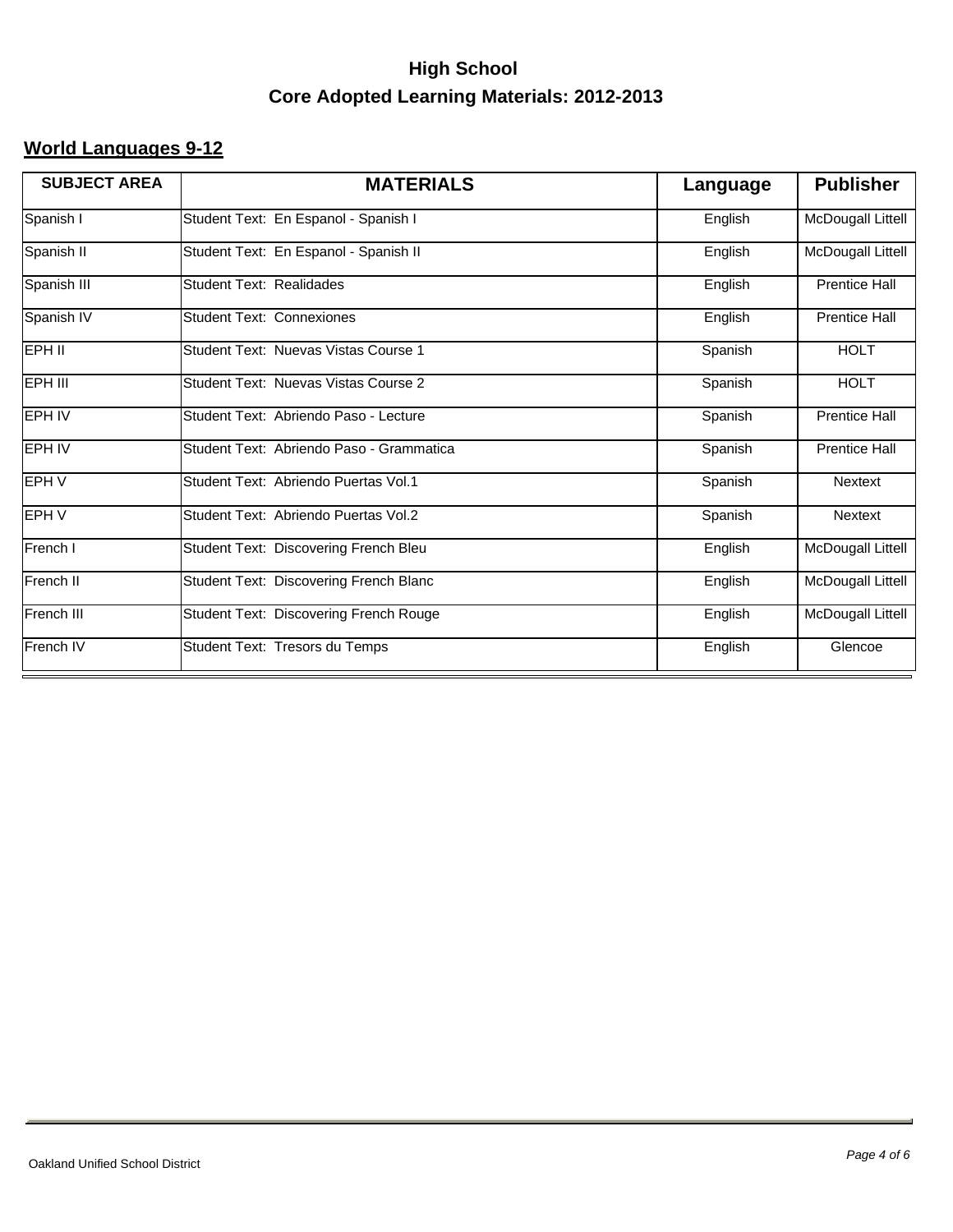#### **Social Studies 9-12**

| <b>SUBJECT AREA</b>  | <b>MATERIALS</b>                                      | Language | <b>Publisher</b>           |
|----------------------|-------------------------------------------------------|----------|----------------------------|
| Social Studies 10    | World History: The Modern World c.2007                | English  | Pearson                    |
| Social Studies 10 AP | World History AP: Traditions & Encounters c.2006      | English  | <b>McGraw Hill</b>         |
| Social Studies 11    | US History: American Anthem                           | English  | Holt, Rinehart,<br>Winston |
| Social Studies 11 AP | US History AP: America Past and Present - 7th Edition | English  | Pearson                    |
| Social Studies 12    | Magruder's American Government                        | English  | Pearson                    |
| Social Studies 12 AP | American Government Continuity and Change-AP          | English  | Pearson                    |
| Social Studies 12    | Contemporary Economics                                | English  | Thomson                    |